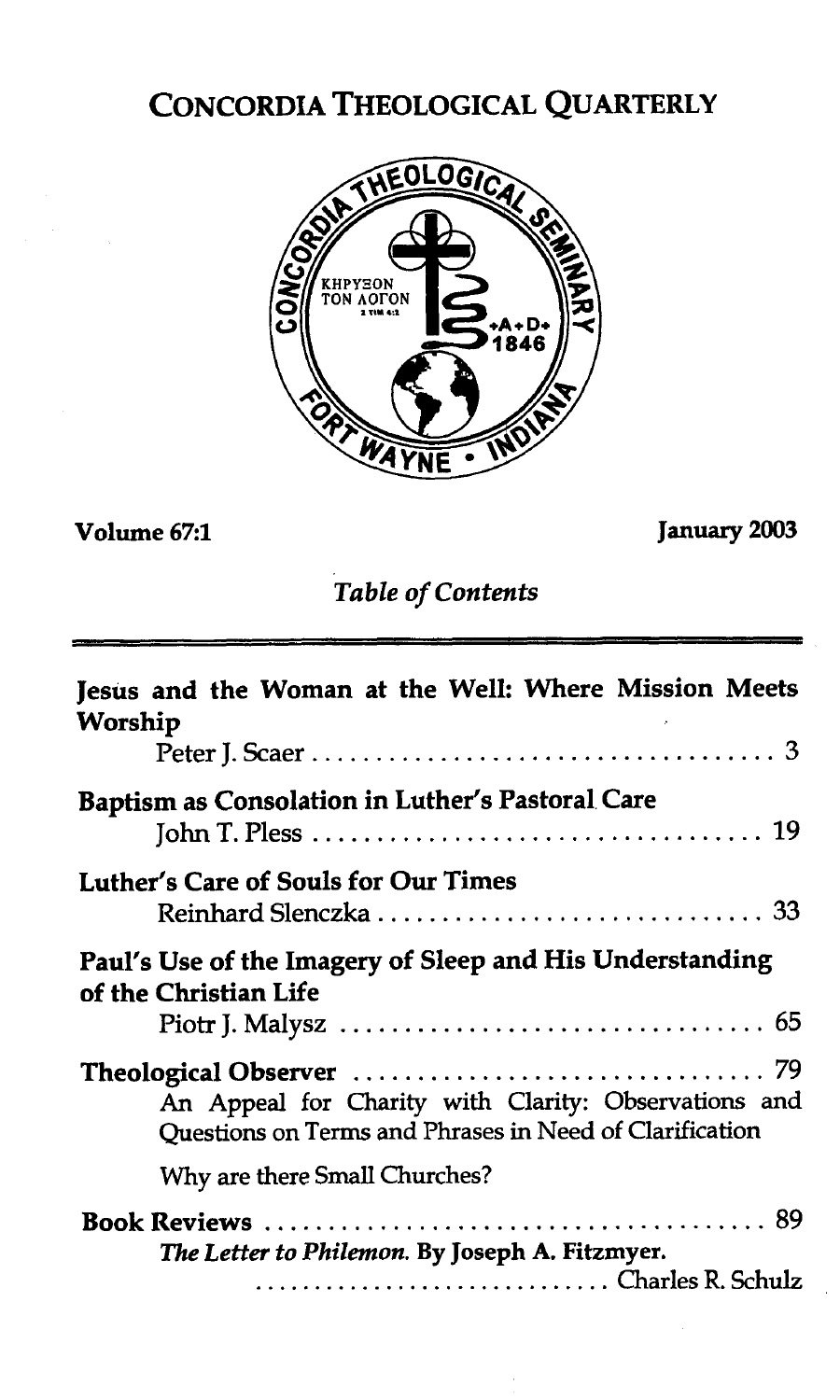| Mark: Images of an Apostolic Interpreter. By C. Clifton Black.                                                                                                       |
|----------------------------------------------------------------------------------------------------------------------------------------------------------------------|
| Introducing the Reformed Faith: Biblical Revelation,<br>Christian Tradition, Contemporary Significance. By<br>Donald K. McKim. Timothy Maschke                       |
| On My Heart Imprint Your Image: A Collection of Hymns for<br>the Christian Year. By Kathryn M. Peperkorn,<br>soprano / Rev. John M. Berg, organ.<br>Kevin Hildebrand |
| The Company of Preachers: Wisdom on Preaching, Augustine<br>to the Present. Edited by Richard Lischer.<br>Mark Nuckols                                               |
|                                                                                                                                                                      |

 $\mathfrak{f}$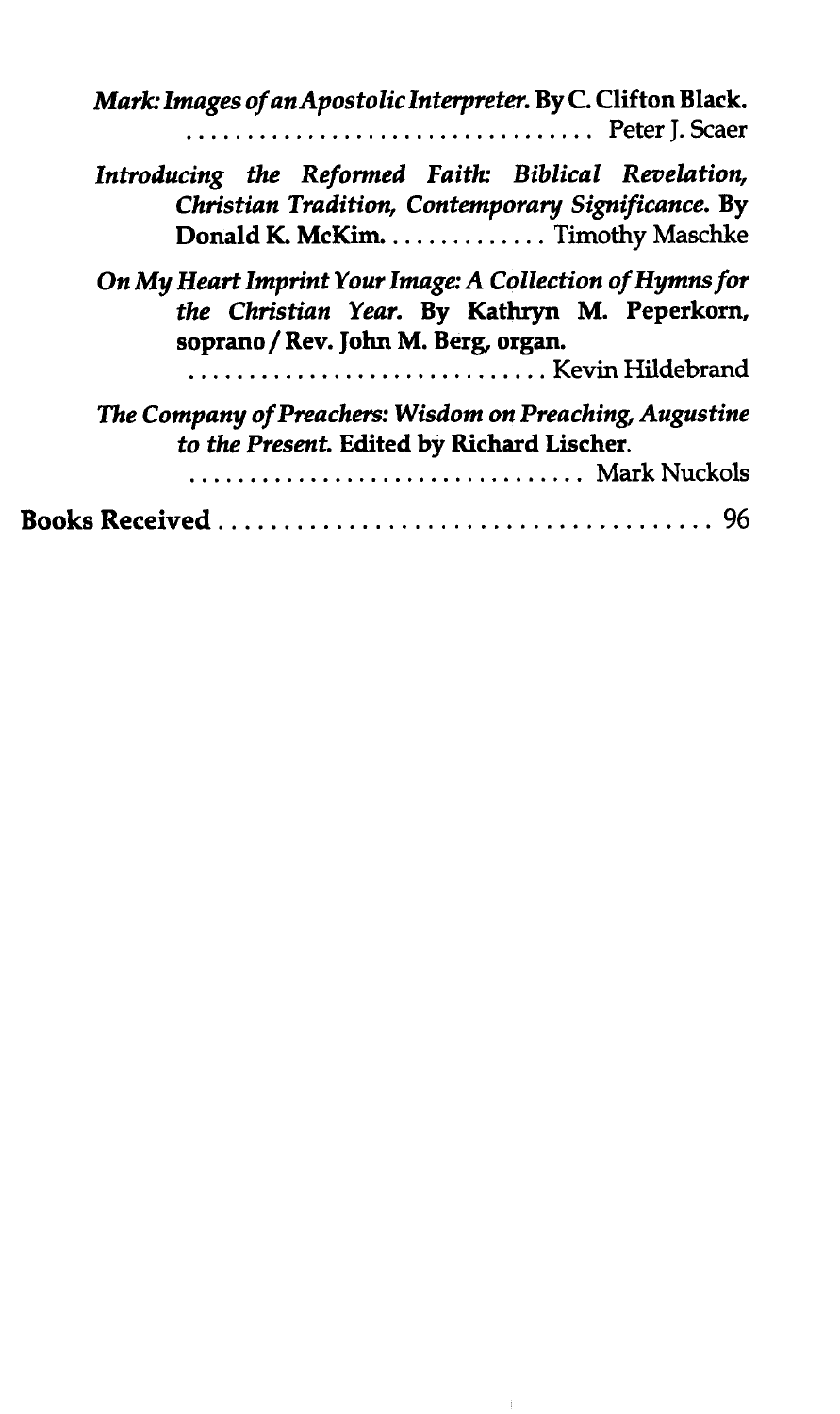# **Theological Observer**

# **An Appeal for Charity with Clarity: Observations and Questions on Terms and Phrases in Need of Clarification**

The ongoing theological discussions in synod will benefit from a close look at key words in two documents and a related synodical resolution. When the stakes are as high as they have become, we do well to pay careful attention to the words we use and to remember that charity and truth are still closely related. The documents referred to in this essay are (1) a CTCR study, "The Lutheran Understanding of Church Fellowship" (hereafter TLUoCF) in Convention Workbook: Reports and Overtures, *61"* Regular Convention, LCMS, 375-387; (2) a subsequent report (also called "response"), which summarizes discussions of the study at the district level and is titled "The Lutheran Understanding of Church Fellowship: A Report on Synodical Discussions" (hereafter "Report") in Workbook, 48-51; and (3) Resolution 3-07A of the 2001 synodical convention in *Convention Proceedings*:  $61^{st}$ Regular Convention, LCMS, 137-138.<sup>1</sup> In this essay, selected passages from the documents are excerpted and related to comments and questions regarding the meaning of key terms.

#### **The Terms: Their Contexts, Meanings, and Implications**

A critical term in the discussions is "fellowship." The documents leave no question about its meaning: "Historical doctrinal differences among Lutheran, Reformed, and Roman Catholic churches remain and tragically go to the very heart of the Gospel that creates and preserves church unity" ("Report." Workbook, 50; **IV.** B., paragraph 1). ". . . LCMS pastors and congregations agree as a condition of membership in the Synod not to take part in the services and sacramental rites of heterodox congregations or of those of mixed confessions" ("Report." Workbook, 50; V. A., paragraph 1).

It is clear that "fellowship" refers to engaging in religious activity with others who profess a Christian faith. The "Report" makes no reference to participating in any kind of religious event with those outside that body, for example, Jews, Unitarians, Muslims. "Fellowship" is always understood in this way, as church fellowship in an inter-Christian context. "TLUoCF" is even more explicit:

<sup>&#</sup>x27;All documents are also available on the LCMS Web page. Page numbers refer to printed documents; section numbers/letters should be used to locate citations in the **PDF** Web documents. Addresses of documents on LCMS Web page (or access from pull-down menu on the home page): "The Lutheran Understanding of Church Fellowship" ("the study") **atwww.lcrns.org/ctcr/docs/pdf/flwshp2k.pdf;** "TLUoCF: a Report on Synodical Discussions" at www.lcms.org/ctcr/docs/pdf/chfellfinal.pdf; 2001 LCMS Convention-list of resolutions (see 3-07A on 42 of 155) at www.lcms.org/ convention/ 2001finalres.pdf.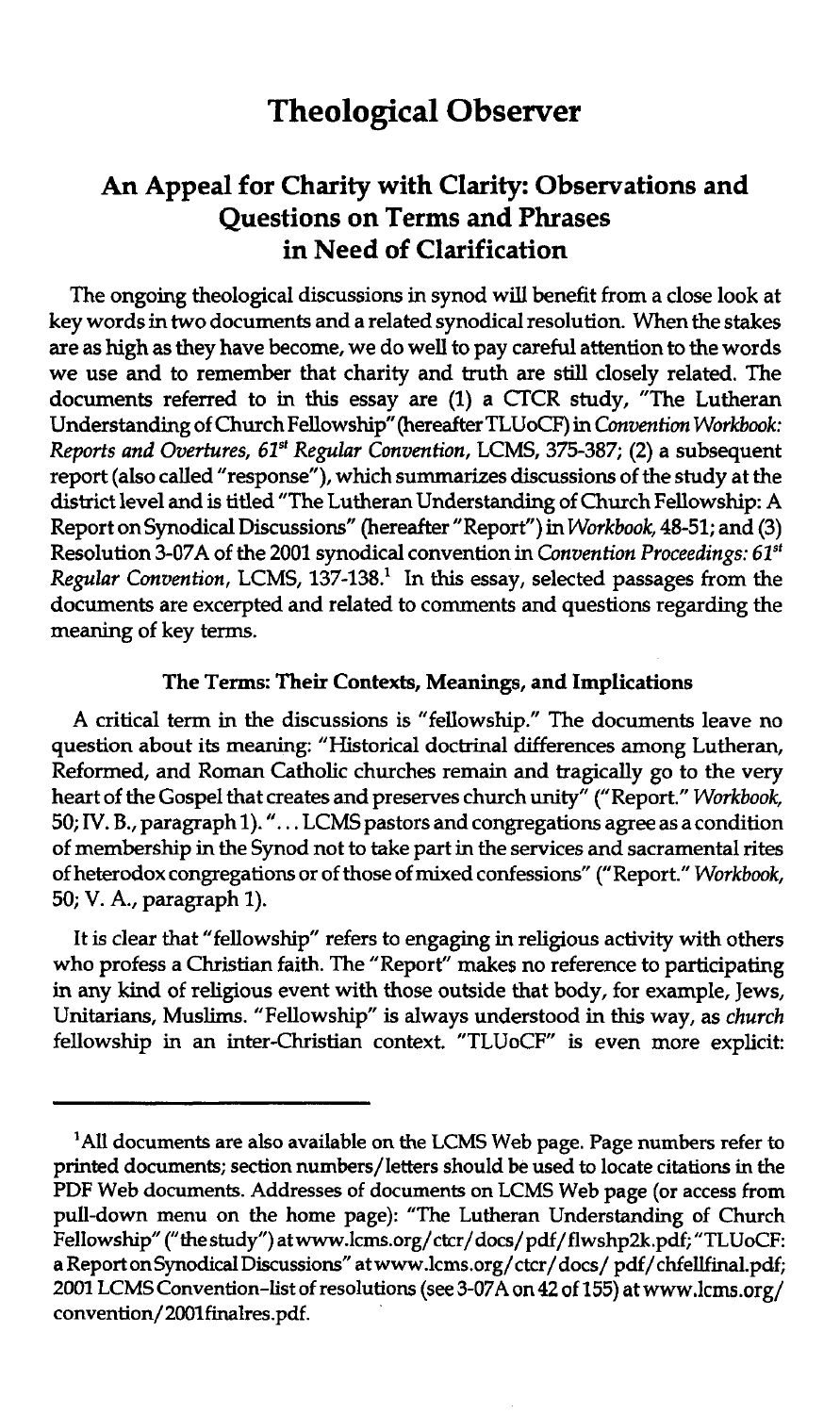"'fellowship' describes a wide range of activities among Christians" (TLUoCF. Workbook, 375; paragraph 1).

"Worship" is also a key term in that it denotes a public religious act. It is defined in "historic LCMS understanding" as "any occasion in which the Word of God is preached and prayer is made to Him by a fully authorized church worship leader" (Report. Workbook, 50; V. A., paragraph 2). Clearly, an "occasion" sponsored by a civic entity can include worship activities, in which case the kingdom of the left intrudes into the Kingdom of the Right. **Thus,** if a civic event is publicized as a worship service, includes religious acts (prayer, spiritual songs, and/or homiletical content), and features worship leaders who are not or do not consider themselves Christian, "fellowship" guidelines do not apply; that is, Christians do not participate. The First Commandment is clear on such matters, as are other biblical mandates (see also below).

In regard to the question of participating in a pastoral capacity in a civic event with non-Christians, some confusion has arisen about the implications of the following statement: "Without such a restriction [i.e., a directive not to mention Jesus in a prayer], a Lutheran pastor may for valid and good reason participate in civic affairs such as an inauguration, a graduation, or a right-to-life activity" ("Report." Workbook, 50; V. B., paragraph 2).

Mention in the fellowship "Report" of a "restriction" on using the name of Jesus in a prayer does not at all imply that a Christian (layman or pastor) would participate in prayer or worship on a platform with those who call on false gods as long as there is no restriction on using the name of Jesus. Such a restriction might well occur in any civic context in which sponsors of an event perceive that mention of Jesus' name might offend non-Christians in attendance, for example, a political gathering to which the organizers invite a pastor to offer a prayer or invocation but do not want to **risk** alienating any political supporters, or a high school graduation at which the principal or school board is concerned that the name of Jesus would offend some students or parents.

It is important to note that, commonly, a pastor (not several pastors) is asked to serve as the spiritual representative at an event. (Even civic leaders can be sensitive to "fellowship" issues.) Note also the typical "civic affairs" cited; the religious act (a prayer or invocation) is incidental to the primary agenda.

Several of the most contentious terms in the continuing crisis are "cases of discretion," "once-in-a-lifetime situations," and "exceptions." In the "Report" ("Cases of Discretion") we read, "We do not want to fall into the trap of case-law rigidity by setting down rules for every conceivable situation. At the same time, the exception should not become the rule, lest the truth of the Gospel be compromised" ("Report." Workbook, 51; V. B., paragraph 4).

Such an observation suggests that we would like to have it both ways, but the second statement raises serious questions. An exception assumes a standard. If the gospel is "compromised," is it not the "exception" that does just that (indeed,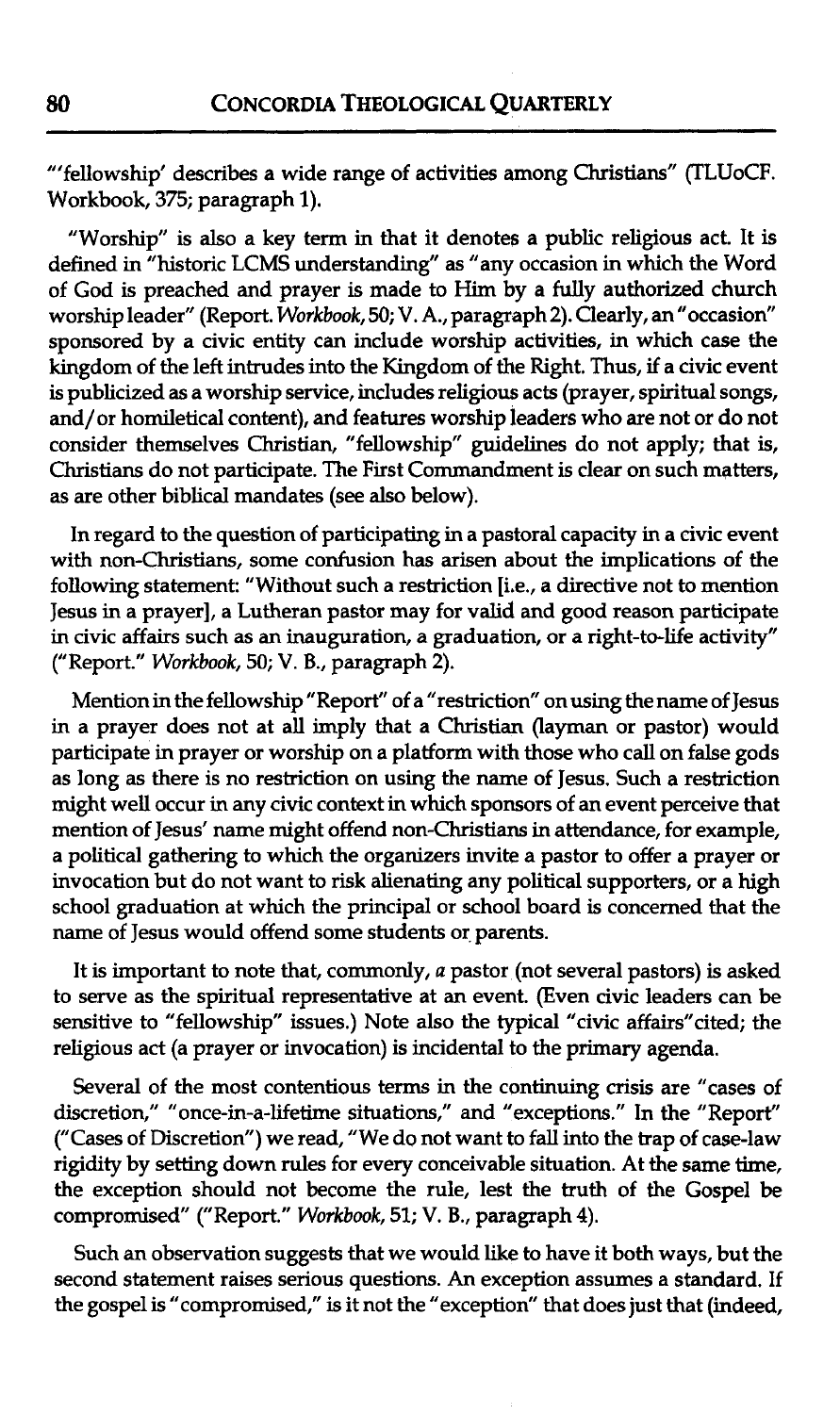may be anticipated to do so)? Wherein does the "compromise" lie if not in the "exceptional" participation, pastorally justified as a "case of discretion" in an "exceptional" context? If participating *more* than once can compromise the gospel, is not that precisely why one does not participate in the "exceptional" event in the first place? If the gospel can be compromised in a fellowship context, in an interreligious context-civic or otherwise-the risk is unthinkably high and is to be avoided; a Christian does not participate. It is also important to note that in the  $\sim$  report," " once-in-a-lifetime situations"<sup>2</sup> is an expression referring to fellowship, specifically to "pastors . . . equally committed to LCMS **fellowship** principles [emphasis mine]" ("Report."' *Workbook,* 50; V. *B.,* paragraph 3). It does not apply to participation in inter-religious events.

What is the implication of the phrase "case-law rigidity"? Does it preclude the use of helpful, typical examples for guiding practice? Similarly, the term "prooftexting" has been used pejoratively in related discussions. Yet, is not a matrix of relevant passages, for instance, Romans 16:17,1 Corinthians 10:14 and following, 2 Corinthians 6:14-18, and others cited in the document the foundation for practice in worship relationships? On what is pastoral judgment based if not on clear scriptural mandates such as these? While "consultations" with counselors and presidents may be helpful and "on-the-spot decisions" occasionally necessary, they do not obviate the need for the counsel of Scripture, nor can they be in contradiction to Scripture.

Furthermore, we read that a "pastor may question even his own decision and wish he had taken another course of action"("Report." *Workbook,* Part V. *B.,*  "Cases of Discretion," paragraph 5). To be sure. If one has sinned against the First Commandment, does any amount of "consultation" or, in rare cases, the fact that it required a pastoral "on-the-spot decision" jushfy the offense? What is needed then is an attitude of humility and contrition and a readiness to admit poor judgment, despite one's good intentions, and to ask forgiveness for the offense. Even more to the point, given the high risk of ambiguous or false witness inherent in many "exceptional" public circumstances, is the trusty saw: When in doubt, just say no. Red flags are red for good reason. A conscience formed from Scripture is a reliable guide; first concerns and initial hesitations are often "spot on" and most useful for "on-the-spot" decisions, especially in regard to public pastoral acts that give public witness. If charity is to prevail, we first acknowledge that love for God (Matthew 2237-38) precedes and is the source of charity toward the brother and the neighbor.

<sup>&</sup>lt;sup>2</sup>Even in the context of fellowship, the potential for the "Gospel [to] to be compromised" can be considerable when a nebulous "once-in-a-lifetime" situation is multiplied by some 6-7000 active pastors.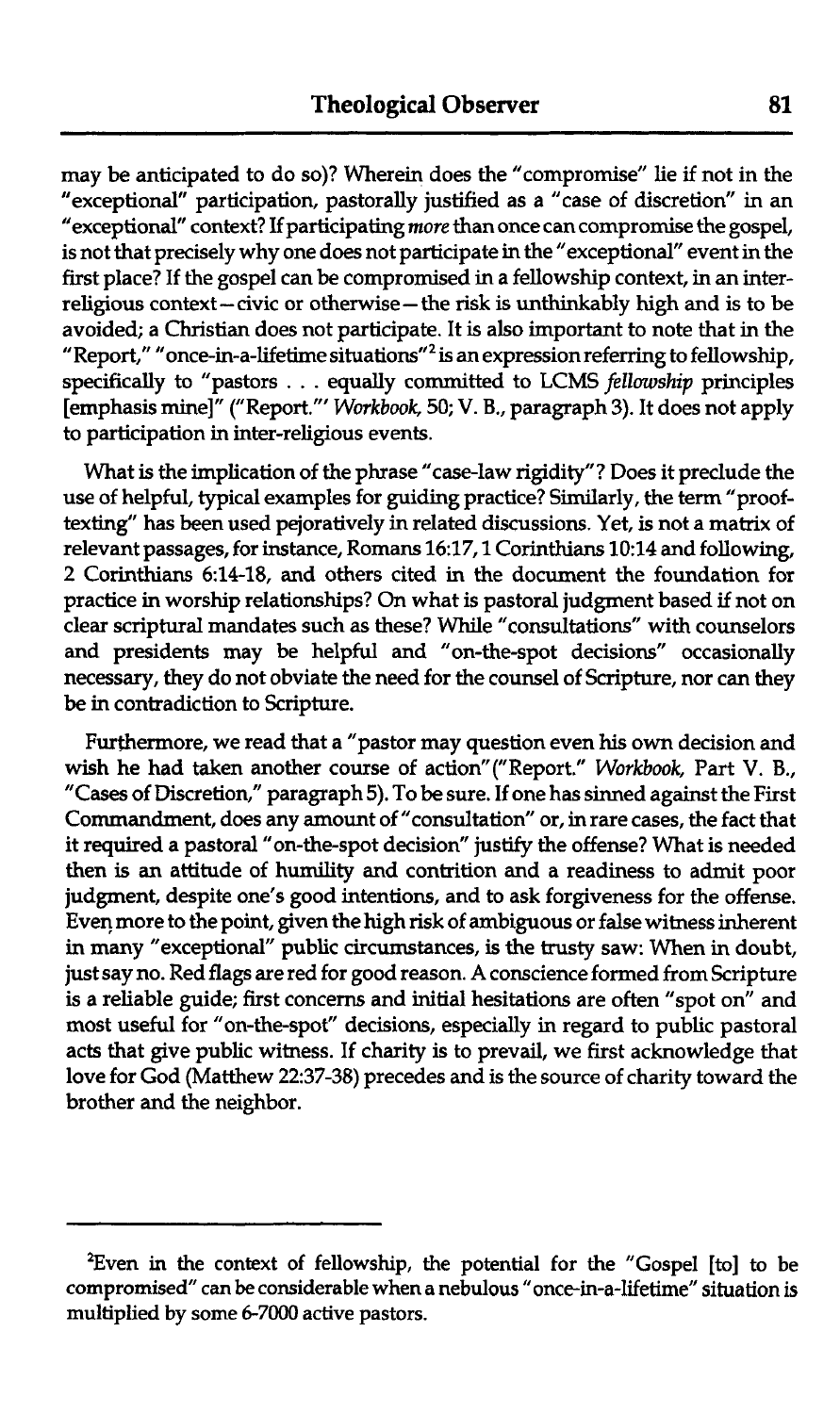### CONCORDIA THEOLOGICAL QUARTERLY

#### **Resolution 3-07A**

Probably most debated is the intent of the fourth Resolved in Resolution **3-07A:**  "commend for use and guidance to build that unity where it is still lacking." Speaking directly to this Resolved are the closing paragraphs of the "Report":

The desire of some for a *more detailed examination* of scriptural and confessional passages cited in the [study] . . . is a positive sign. Obviously LCMS members want the Synod's fellowship principles and practices to be firmly grounded on their biblical and confessional foundations. Encouraging *continued study* does not mean that the LCMS has no position on fellowship. . . . For the sake of our unity in the pure docttine of Christ, we ask God to bless our church *as we continue to study this issue* [emphases mine] ("Report." *Workbook,* 51; A concluding word on the responses).

The full Resolved reads as follows: "Resolved that we commend this study<sup>3</sup> and response<sup>4</sup> for continued use and guidance to build that unity where it is still lacking" *(Proceedings,* 137).

We see that the "Report" closes with a clear emphasis on *"more detailed examination"* and *"continued study,"* evenimploring God's blessing "as we *continue to study* this issue [emphases mine]." The verbal context is quite clear. Thus, the fourth Resolved of Resolution 3-07A "commend[ing]" the study and response for<br>"use and guidance" – given also the unresolved questions cited in the "Report" – "use and guidance" - given also the unresolved questions cited in the "Report" - is best understood as "use and guidance" for *"continued study,"* as the "Report" itself urges. That is to say: Disagreements have been noted, summarized, and even responded to in some degree; now there is need for further study aimed at accord (concord). We are not yet (no longer) "walking together" in fellowship doctrine and practice. Do we need further evidence **than** the sad events of the past two years? Indeed, we regretfully observe that using a proof text-"once-in-alifetime situations" -from the "Report" as a guide for practice has resulted in greater disunity within the synod. It is fair to ask if those who claim that the resolution "commends" both documents as guides for practice also endorse using

<sup>&</sup>lt;sup>3</sup>The Lutheran Understanding of Church Fellowship (Office of the President and CTCR of the LCMS).

<sup>&</sup>quot;The Lutheran Understanding of Church Fellowship: A Report on Synodical Discussions.

<sup>&</sup>quot;Study" refers to this initial CTCR document (a **term** it uses of itself), although in other Resolveds and Whereases the "study" is generally referred to as the "document." In the third Resolved, "study" refers to the "document'; yet in the second Resolved, "study" refers to the act of studying the "document." Also, the **term** "Report" is part of the title of the "Response," i.e., the account of discussions, rather than of the title of the more formal document, which, as noted above, is called the "study." Inconsistent and counter-intuitive language is not helpful in important documents and resolutions.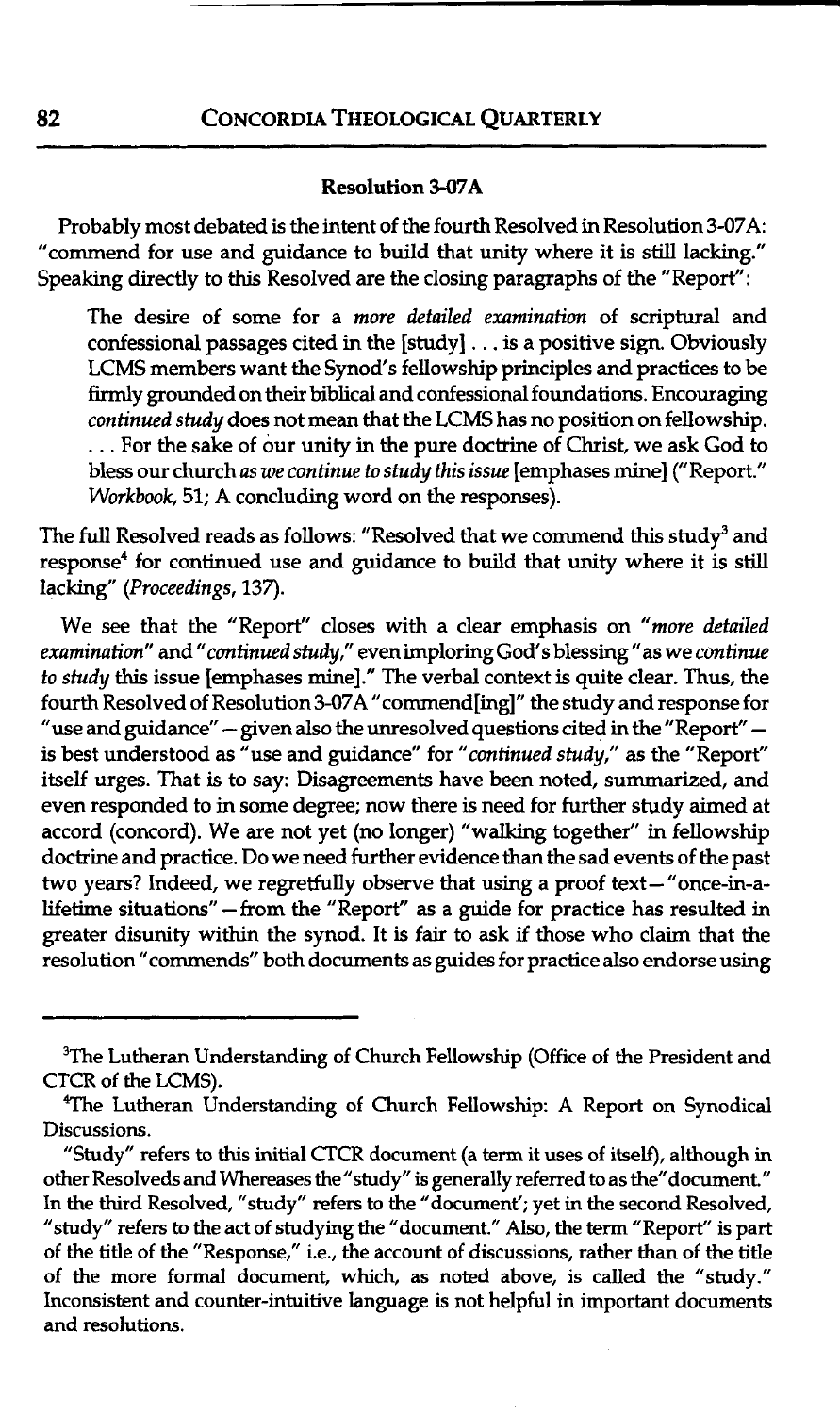a phrase from the "Report" on district discussions on fellowship to defend participation in inter-faith events sponsored by either civic or religious entities.

It is true that a resolution to recommit "TLUoCF" (the "study") to the CTCR and synod at large for additional study failed. (Take note that the "Report"/ response document was not included in this motion.) However, even a cursory reading of the defeated resolution (Proceedings, 138) reveals the intent of its framers and the reason for its defeat. The Whereases take issue with the content of the CTCR study, stating, for example, that "numerous questions and concerns remain unresolved, . . . including the study's own commitment to a genuinely<br>Lutheran understanding of church fellowship." Demonstrating their Lutheran understanding of church fellowship." Demonstrating disagreement with this judgment, the delegates defeated the resolution to recommit and, with their negative votes, supported "TLUoCF" (the "study"). It is no leap of logic to conclude that the delegates who subsequently passed Resolution 3-07A understood their action as again endorsing "TLUoCF" and that the inclusion of the "Report" ("response"), in the fourth Resolved was hardly given passing notice. If one were to judge the intent of Resolution 3-07A fairly *in* the context of the defeated motion, that intent would be to endorse "TLUoCF." Thus, if any document might be understood as commended to guide practice, it would be "TLUoCF" (the "study"), not the "Report on Synodical Discussions."

In effect, ultimately, Resolution 3-07A paired a comprehensive CTCR study on fellowship (with its exhaustive scriptural and confessional apparatus) with a less formal summary of responses to and discussions of that study-a mix of documents most unusual for a church body to adopt (or even "commend") as a basis for practice, truly an "odd coupling." There is much that is useful and informative in the "Report"; a goodly portion of it, however, is simply descriptive of fellowship concerns in the post-modern cultural milieu. Thus, by its very nature and purpose, it lacks the characteristics, style, and tone of a document framed to guide practice. In any case, the "Report" also deals only with fellowship, that is, religious activities with other Christians. As noted above, the section entitled "Cases of Discretion" has already been misapplied to worship activities outside that context and has proven to be far more open to misinterpretation than the framers or delegates could have foreseen. The devil is in such details.

Finally, one might reasonably ask what "commend," as opposed to "adopt," means in the context of scriptural and confessional practice. Do we not "commend" for study and "adopt" for practice? Or did "commend" here simply mean that there was not agreement enough to "adopt"? Precision in language is critical. We dare not jeopardize the unity that we have in Christ by sounding an uncertain or tentative trumpet in these crucial matters. In the midst of such uncertainty, as the Resolved itself notes "unity . . . is still lacking" (an accurate observation), but unity is not likely to be attained by premature application or misapplication of statements or guidelines on which consensus is lacking.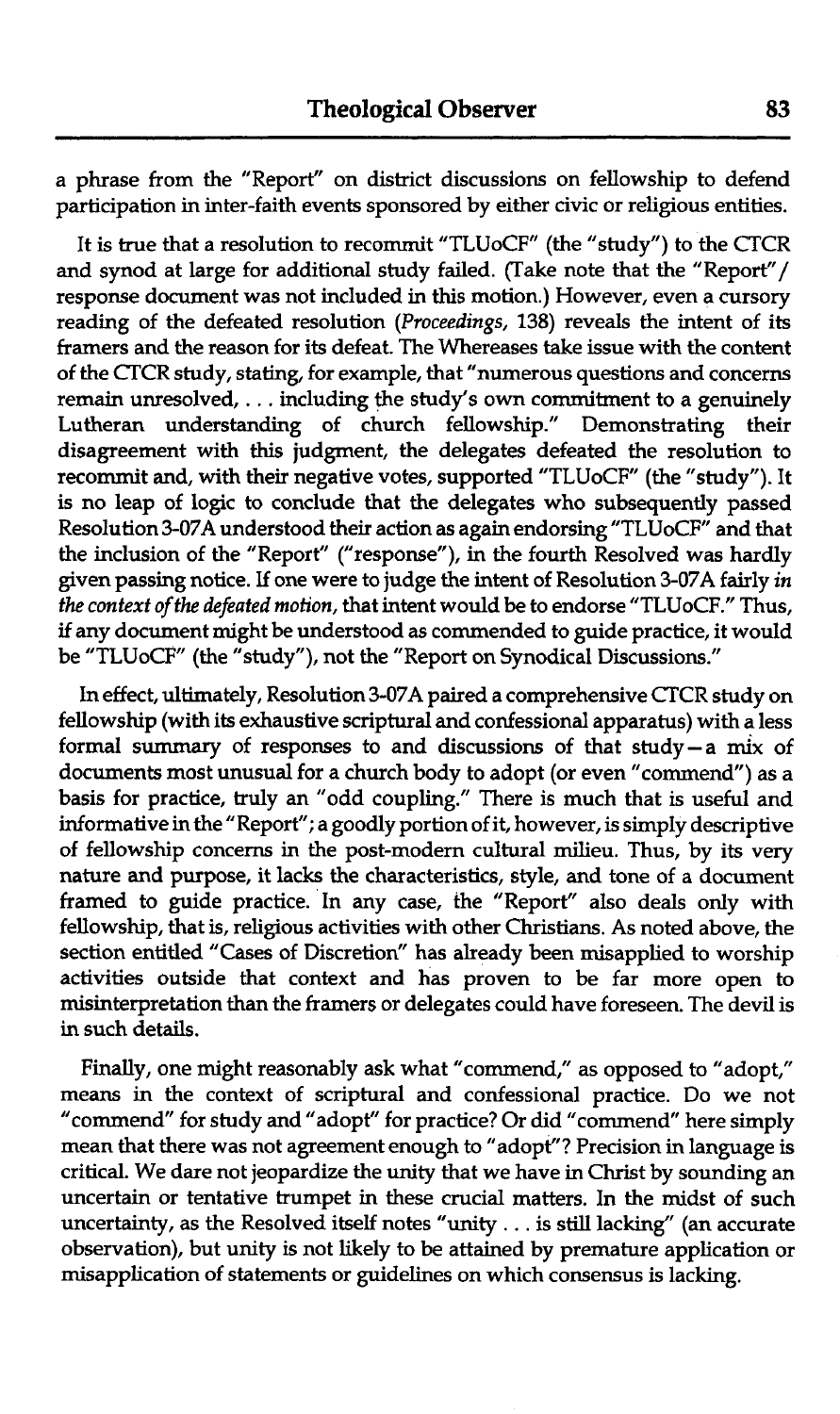### What Does This Mean? (A Theological/Practical Postcript)

In the sea of relativism that is our pluralistic American culture, we take seriously the charge to "make disciples . . ., teaching them to observe **all** that I have commanded you." Even as the message of the gospel includes (is directed to) all people, just as surely it excludes those who exclude themselves by rejecting its unique and distinctive saving message. Jesus Christ, in **His** particularity and revealed fullness, is, and will remain, an offense to many (see John 15:18-21 and Matthew 510-12). We can expect nothing different. These words of Jesus remind us of the futility of engaging in "public relations" in well-intentioned efforts to make the message of sin and grace, of law and gospel, culturally acceptable or attractive. By the same token, despite what we might consider good intentions, we avoid giving the public impression that Christians are but another branch of one (more-alike-than-different) multi-religious family of sincere believers. The pressures to adjust the message of the gospel to the culture are subtle, and we are not always aware when we succumb to them. In our personal relationships with others we attempt to be "all things to **all** men . . . for the sake of the gospel, that [we] may share its blessings" (1 Corinthians 922-23). In pluralistic public circumstances, however, love is best expressed by not obscuring important distinctions - or the saving message of the gospel- by "once-in-a-lifetime" or "exceptional" public displays that imply or give witness to believers and unbelievers alike a unity (or an equality or approval of beliefs) that does not exist. For the only unity we have is grounded in "one hope, one Lord, one faith, one baptism, one God and Father of all, who rules over us all and works through us all, and lives in us all" (Ephesians 4:4-5).

#### Addendum:

Since this essay was written and submitted for publication, the CTCR has responded to a question posed by a dispute resolution panel regarding the practical application of the documents commended by Resolution 3-07A.

Panel Question: "Would offering a prayer by an LCMS pastor in a 'civic event' in which prayers would also be offered by representatives of non-Christian religions be in and of itself a violation of the paragraph under 'Section V point B. Cases of Discretion' in the CTCR document 'The Lutheran Understanding of Church Fellowship,' a document adopted by the 2001 Convention of the Lutheran Church-Missouri Synod 'for continued use and guidance?'" [Take note that the document referred to is the "report" of district discussions of the "study." As noted above, it was "commended," not adopted, by Resolution 3-07A.l

CTCR Answer: "No. Section V, B. does not explicitly address the issue of 'offering a prayer by an LCMS pastor in a "civic event" in which prayers would also be offered by representatives of non-Christian religions."' The CTCR is presently considering assignments with respect to this issue, including the formulation of guidelines for participation in civic events and the definition of 'civic event.'" (Adopted February 18, 2003.)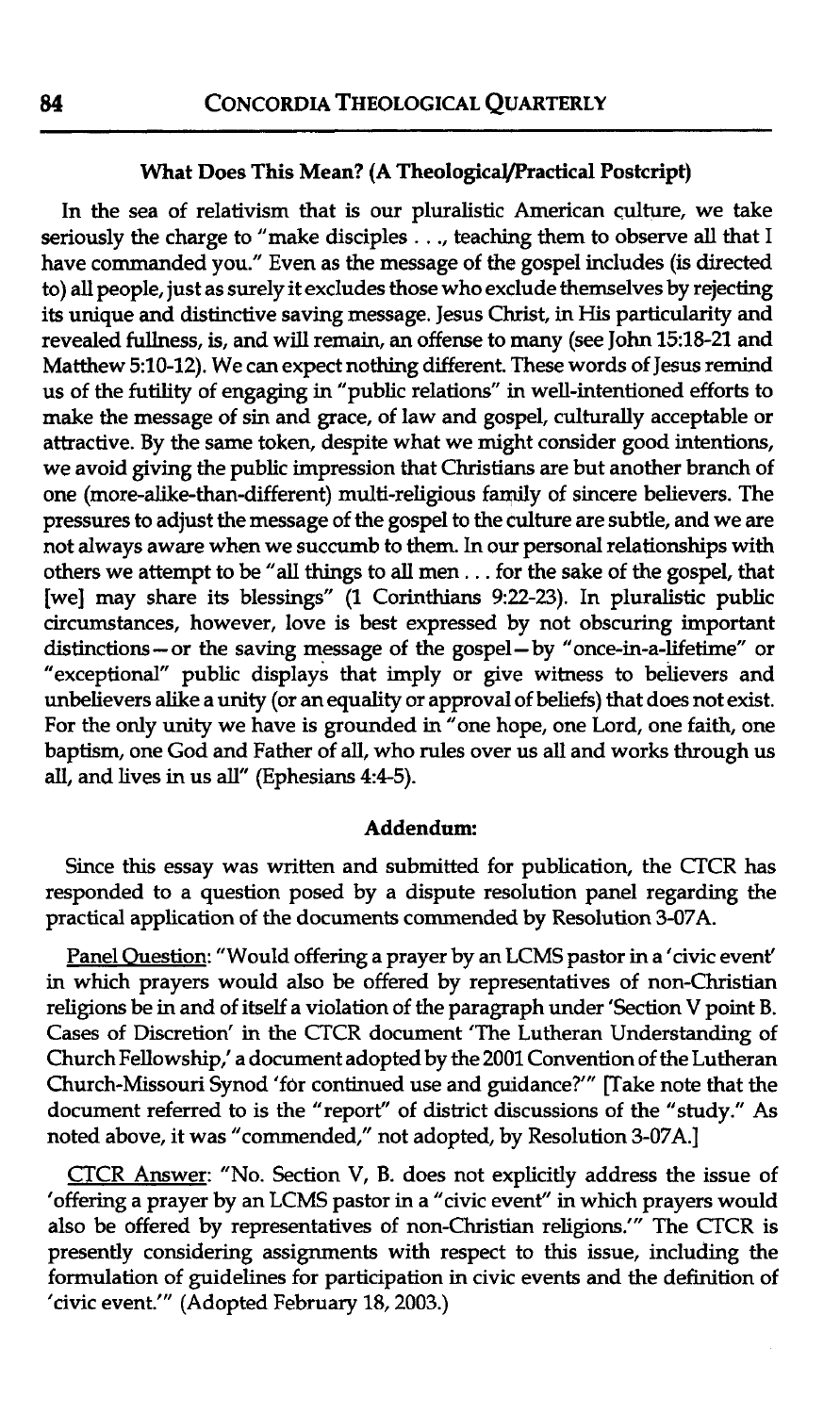That is, the CTCR clearly states that the paragraph in the document commended by Resolution 3-07A does *not* apply to such a situation. Even more important than the one-word answer is the reason given. In essence, the CTCR said: No, the document does not prohibit such participation because the document is not relevant to events which include non-Christian participants. In other words, the "cases of discretion" clause cannot be used either to prohibit or *to pennit* participation in such events. "Cases of discretion" may relate to fellowship among Christians, but not to offering a prayer in an event involving non-Christians.

David **0.** Berger

## **Why Are There Small Churches?**

A widespread way of thinking is that some churches are small because they do not want to grow. The argument usually goes, a church is not going to grow unless its members want to grow, plan to grow, and work to grow. Churches that are small year after year are churches that do not want to grow. That is one way of **thinking,** though I do not subscribe to it.

Jesus did not say "grow churches" to the Eleven, but they were to make disciples of all nations by baptizing and teaching. Some hold that if a congregation is baptizing and teaching, it will grow. Then they conclude that if a congregation is not growing, it is not doing the Lord's work. There are several fallacies in this argument.

First, growth is not to be used as a measure by which to judge a pastor or a congregation. The Bible does not say a servant of God is judged by the number of new converts or members. However, God does hold ministers accountable for how and why they teach. God will not judge one on the basis of the results (Ezekiel 3:16-19). God judges **His** servant by what he does, not the results.

The second fallacy is **thinking** that growth in numbers is an assured result of faithfully proclaiming the gospel. This is simply not so. Jesus told the parable of the farmer who went out to sow his seed. The crowds did not understand the parables. Jesus says as much, "This is why I speak to them in parables: 'Though seeing, they do not see; though hearing, they do not hear or understand.' In them is fulfilled the prophecy of Isaiah: 'You will be ever hearing but never understanding; you will be ever seeing but never perceiving. For this people's heart has become calloused; they hardly hear with their ears, and they have closed their eyes"' (Matthew 13:13-15). Jesus told **his** disciples not to be disheartened when many people would be indifferent or even reject their preaching (Matthew 13:18-22).

Even after we have sown the good seed of the gospel, there are times when it does not bear fruit. We should not **think** that gospel is not powerful or that we have failed in our sowing. The gospel is "the power of God for the salvation of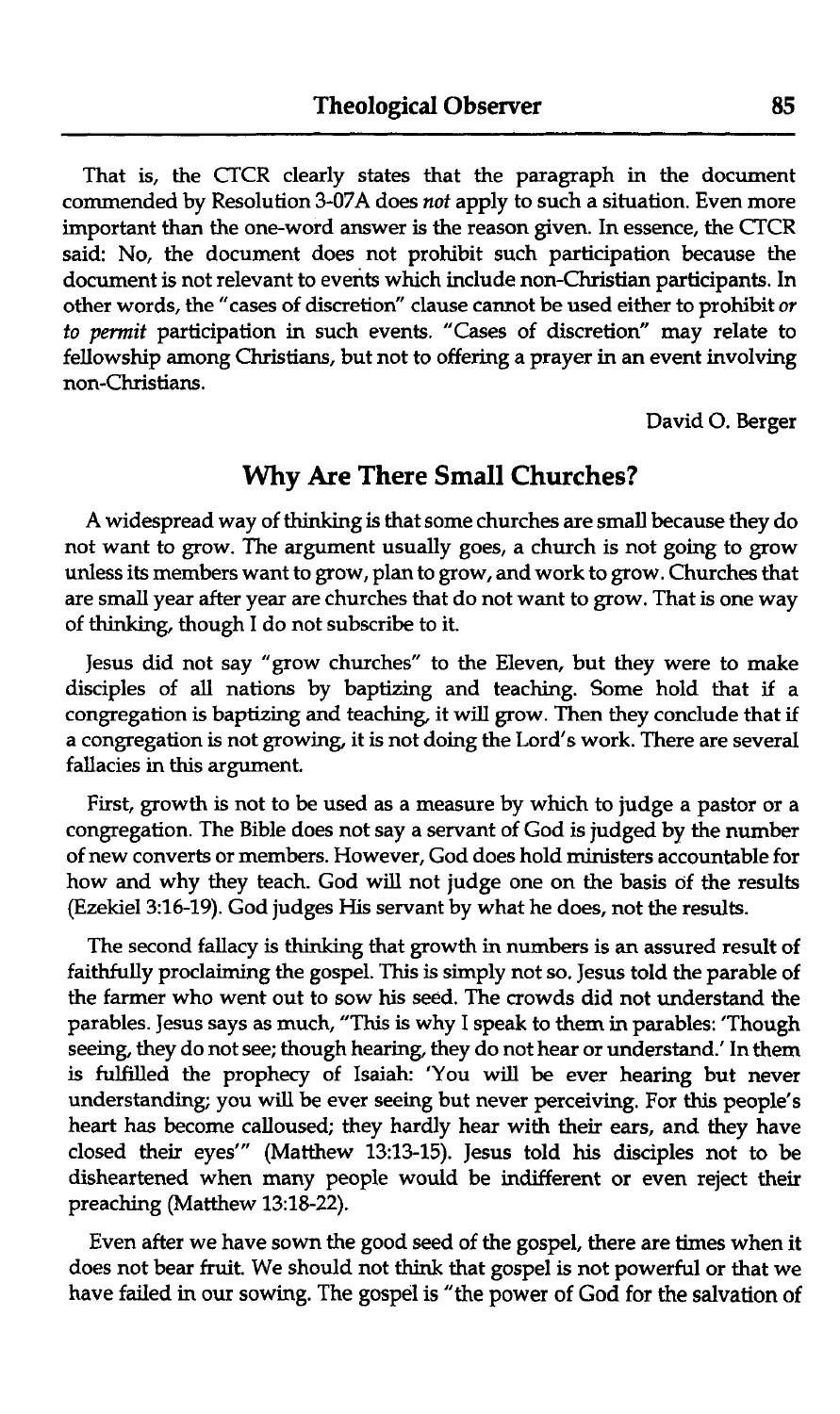everyone who believes" (Romans 1:16), but not everyone believes. Jesus ends the explanation of this parable with the assurance that some will hear and bear much fruit (Matthew **1323).** Still, the harsh reality is that most people will reject God's word outright or will fall away soon after hearing it. We are commanded to continue to preach **(2** Timothy **42-5).** 

Numerical growth is not the measure of a good and faithful pastor. Faithful ministry does not always produce growth. Churches that are proclaiming the gospel to their community may reach a few new people each year and not grow, simply because people are moving out of the community. Some churches, faithful in reaching out with the gospel, may not even gain one new member in some years.

Apart from the results, we must be more earnest in preparing for our sermons, Bible studies, and personal evangelism. However, our expectations must be more realistic. We should spend our time preparing ourselves to be good witnesses and not worrying about the growth. God can handle that very well on His own. Growth is not bad. The love of growth is the root of unrealistic expectations. Unrealistic expectations lead to self-incrimination and the temptation to take short cuts by reducing time for instruction or avoiding controversial topics. These same expectations can lead to burnout or even the loss of one's own faith.

The third fallacy is thinking that by human techniques we can make the church grow. The word "church" can be understood in two ways. It can mean the body of **all** believers, all those with the Holy Spirit who put their faith in Christ's atonement for sins. "Church" can also mean all those who are connected with a Christian congregation. Human techniques can make the number of people connected with a Christian congregation increase, but only God can make a person a believer. Is it possible that by making the worship more entertaining more people will come? Yes, certain people will be attracted, and as long as their expectations are met, they will remain. If the gospel is preached, a few of them might become believers, but many will not. In the Philippines, the missionaries helped poor families, many of whom attended church for that reason, but only a few became believers. They were called "rice Christians." They were willing workers and regular in attendance, but some never appreciated the gospel.

The pastor's responsibility is to be a faithful proclaimer of God's word and that should be foremost in worship. The service is not the time to show everyone how clever or humorous one is. It is a time to bring people to the knowledge of their sin and point them to Christ the Lamb of God, who takes away the sin of the world. Through God's word, He will make the church grow.

The Apostle Paul recognized that it is God alone who makes the church grow. He wrote "What, after all, is Apollos? And what is Paul? Only servants, through whom you came to believe- as the Lord has assigned to each **his** task. I planted the seed, Apollos watered it, but God made it grow" (1 Corinthians 3:5-6). God's ministers will be judged and rewarded for their efforts and not by the results.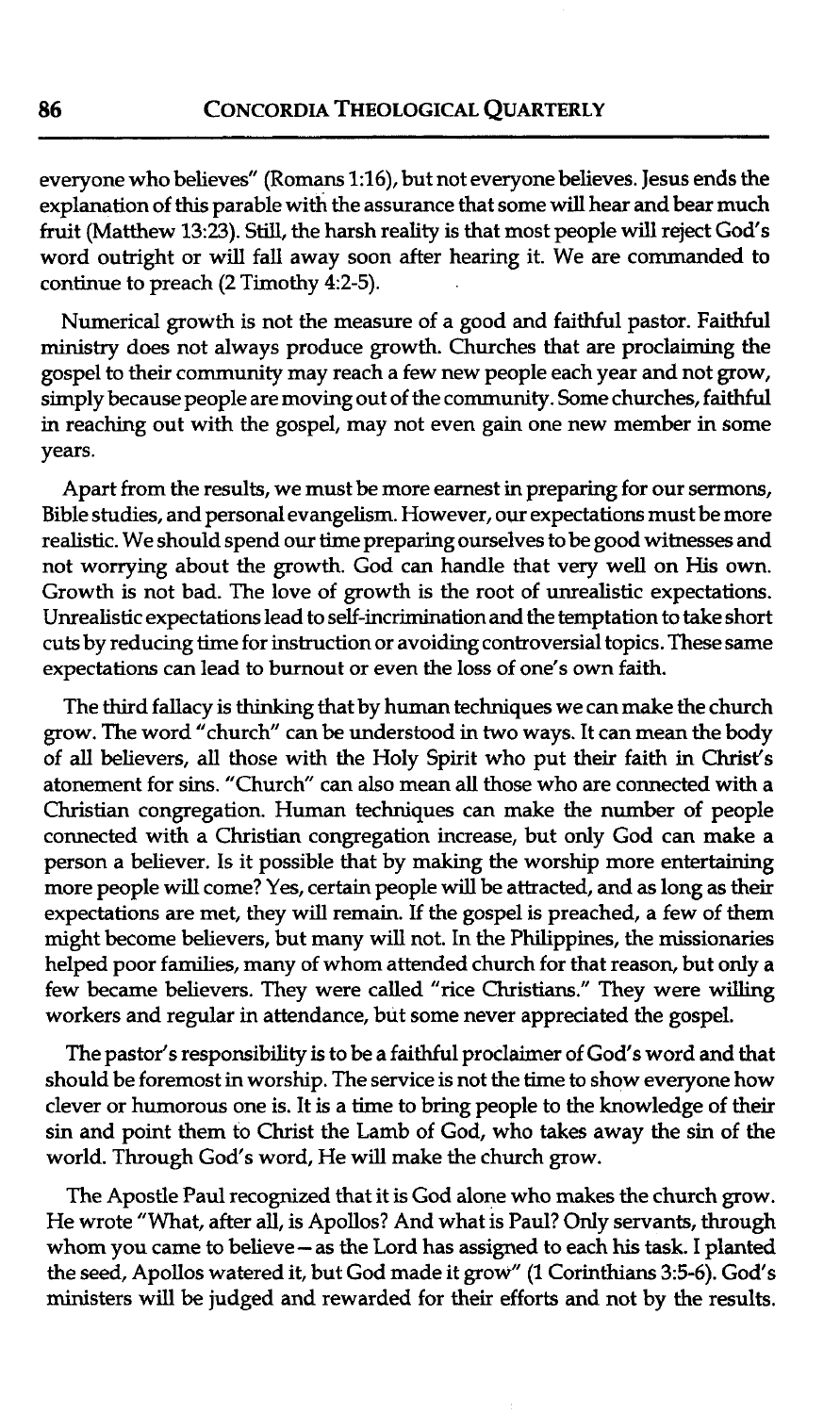There is no comfort here for those who neglect their calling as a minister of the gospel. What must be emphasized is that pastors of churches that do not grow are not necessarily gudty of neglecting their calling.

Why, then, are there small congregations? My answer is that there are people who are separated from larger flocks by distance, language, or culture. There are small churches because these people are not served by the larger congregations. Paul McCain, in a letter from Concordia Publishing House, quoted J. R. R. Tolkien in The Fellowship of the Rings, "Such is oft the course of deeds that move the wheels of the world: small hands do them because they must, while the eyes of the great are elsewhere." "The eyes of the great" are focused on large numbers, leaving "small hands" to serve small congregations. By our standards, a congregation of four hundred members seems more important than a congregation of forty. But the Lord does not **think** that way (Matthew **18:12-14).** The Lord wants every individual to be served with His word. We are called by God to serve those who are in remote areas or separated for other reasons.

We should not be ashamed because we serve small churches. We are doing the Lord's work. If it is the Lord's work, we dare not consider it less than important and noble. It deserves our best effort. Here is a small church pastor who has a heavenly view of his work. He said, "When I am asked, 'How many attend worship at your church?' I answer, 'Well, let's see. There were angels, and archangels, and all the company of heaven and some of our members too . . . I'd say it is in the millions.'"

There are many small congregations without resident pastors. This does not mean that they are not being served. Some are part of a dual parish, but the pastor does not live in their community. In other cases, they are vacant. Their pastor has taken a call to another parish, retired, or passed away. I know it is not always possible, but it is important for every congregation to have a resident pastor. I wish I could support this statement with verified studies and statistics, but I do not know of any study that has examined the effect of not having a resident pastor in the community. I have noticed some things from my own experience of serving three vacancies in New Hampshire-one of them for fourteen months - and dual parishes in the Philippines and in New Mexico for a total of ten years.

The absence of a resident pastor has resulted in some lay leaders becoming more active and taking responsibility for some work in the church. The active members are also more appreciative of the pastor and his work. The members who suffer most are the youth and the weaker members on the fringe of the church. It is much harder to instruct and assimilate new members into the church. The church without a resident pastor has far less influence in the community, especially if the pastor is a long distance away. Before entering the seminary, I worked at a mine in Climax, Colorado. Our little congregation in Leadville was served by a pastor who lived in Salida, sixty **miles** down the Arkansas valley. Generally, he came to Leadville on Friday afternoon and left at **9:00** A.M. Sunday,